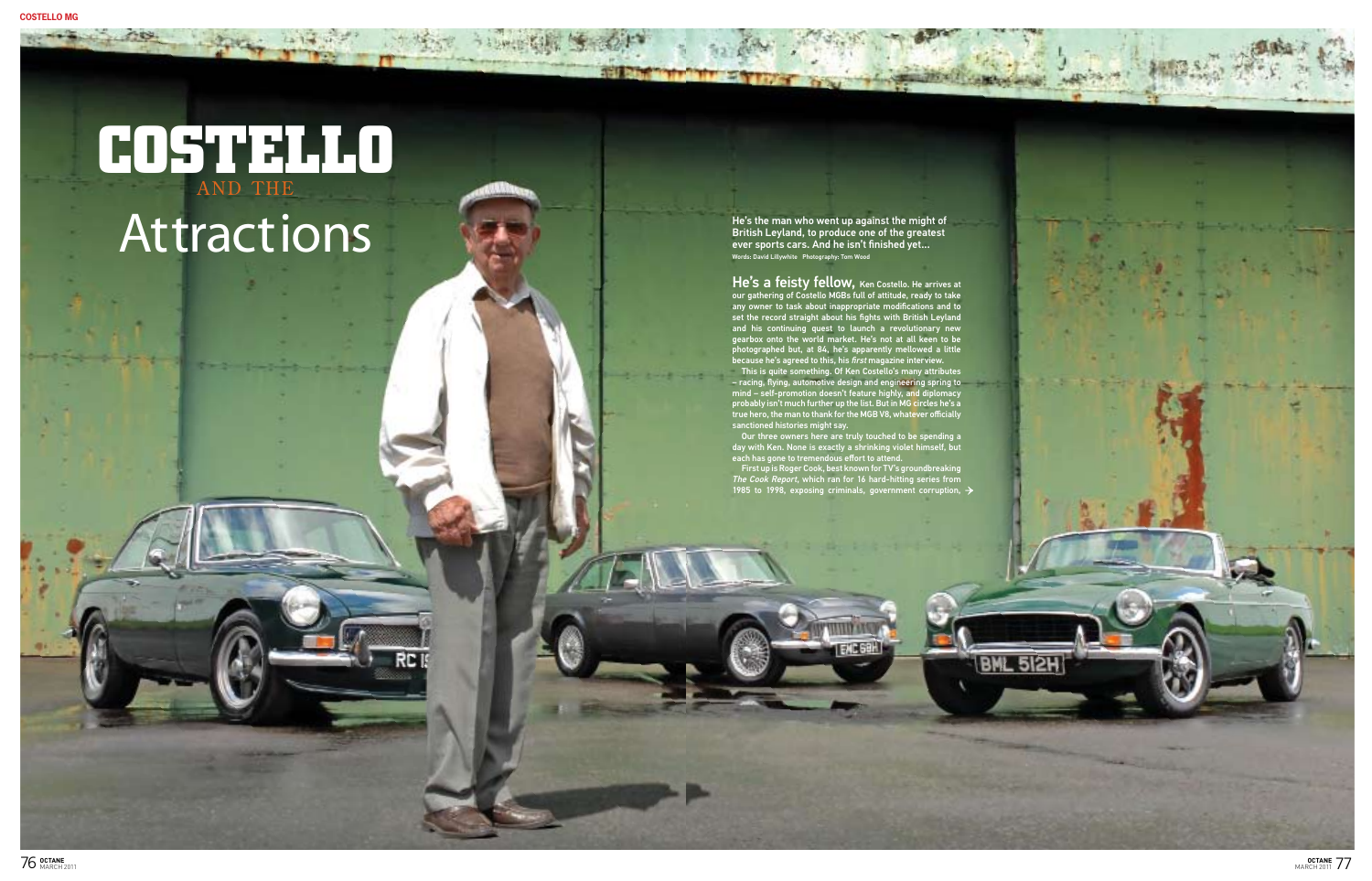#### costello MkI MGB

When Lawrence Wood started looking for an MGB Roadster to buy three years ago, he'd heard of the Costello cars, but knew little about them. Now he runs a Costello website... 'I found a V8 MGB at Classic Chrome for £15,000, but

then saw this one at £5000 less. Its owner had died, and his wife didn't want it to sell locally. When I started asking around about it, I heard comments like "That's a Costello" and "It's better than the Leyland version".

It was restored in 1991, but had been laid up and needed recommissioning when Lawrence bought it. He then set off on what proved to be a trouble-free and enjoyable 1000-mile trip into the Champagne region of France.

'I was intruiged, so I Googled Costello MGB and found three or four other similar cars. And of course I bought it!' Lawrence's car is one of only three known MkI Costello

Roadsters, first registered in June 1970 having been bought for £1319 from University Motors, and converted to a V8 by Costello Engineering a year later for £900.

moves, business and family pressures all conspired to keep him away from the car. In 1987 Andrew had E-type independent rear suspension

A head gasket failure a few months later then prompted an engine replacement – and what better than a Cosworthbuilt, cross-bolted 4.6-litre V8 with four-barrel Weber.

matching all-round disc brakes and E-type 15in wire wheels but the MGC torsion bar front suspension remains.

There's now 220bhp and 300lb ft of torque available. The brakes and suspension have been uprated to suit, but the car still looks virtually as it would have when it left Costello Engineering in 1971.





### An early Costello survivor

#### Costello MGC GT

Andrew Johnson has owned this MGC Costello V8 since 1981 but his trip from Rutland to Bath to meet Ken Costello was one of the first times he'd actually driven it. 'I'd owned several MGs and I fancied a C,' he explains.

'This one sounded interesting, with its V8 engine, but I couldn't find out anything about Costello at the time.' In fact, Andrew has never been sure that this was a real

Costello, but Lawrence Wood was able to confirm it is, and that it's one of only two MGCs converted to a V8 by Costello. Andrew bought the MGC as a project, but several house

grafted in, made possible by relocating the battery to the engine bay and swapping the positions of the fuel tank and spare wheel (using a new, custom-made tank). Jaguar hubs were fitted on the front as well, for

More recently Andrew handed over the MGC to Hall's Garage, the Lincolnshire-based MG specialists, to complete the restoration. The V8 has been rebuilt and uprated by Oselli, using a 45DCOE Weber, to give around 200bhp. It's mated to a Rover SD1 five-speed 'box. And the first long run in 30 years? Trouble-free and enjoyable. Job done!





78 OCTANE

## One of only two V8 MGCs

black market trading and even British Leyland Motor Corporation's treatment of a certain Mr Costello – which is when Roger met Ken for the first time. Now he's working on a one-off special of The Cook Report, to air early in 2011, but in between he's been putting the finishing touches to what's undoubtedly the ultimate Costello V8, working closely with Ken and with Tim Fenna, head of MG specialist Frontline Costello. Tim's on hand to help today too.

Then we have Andrew Johnson, a highly successful businessman whose leisure-time indulgence is one of only two genuine Costello V8s to have been built from an MGC.

And for the third car we have one of the earliest known Costellos, owned by Lawrence Wood, who in his spare time from working around the world in the oil industry has compiled a record of known Costello survivors and put together a comprehensive website tribute to the Costello cars.

It's a truly British story, this. We have the requisite underdog, the big corporation, the tales of underhandedness and, of course, the hero – which in this case is as much the car itself as it is Ken Costello.

And this story all started in the late 1960s with Ken, by then already a highly successful Mini racer (and British Touring Car Champion), tripping over a Rover V8 engine sat on the floor of Piper's Garage in Kent, just as Rover USA boss J Bruce McWilliams had come across a Buick 215 V8 in the Mercury marine prototype workshop several years earlier and snaffled it up, for it to become the Rover V8.

'Then Lord Stokes wanted a drive [at the BLMC head office in Berkeley Square, London]. He asked what I'd do if BLMC decided to build its own MGB V8. I said, "Well it will take you two years, so I'll just carry on building my own." I should have taken it to them and asked them to  $\rightarrow$ 

Both men had spotted the engine's potential. It was compact and lightweight – some 27kg lighter than the MGB's fourcylinder as it turned out. McWilliams had wanted it for the company's luxury saloons. Ken, ever the racer, was thinking fast road sports car.

'The whole thing was an accident,' he says. 'I walked into a garage, there's a V8 on the floor. I could virtually pick it up! So I bought a V8 and borrowed a damaged MGB Roadster from a friend [an insurance assessor] and told him he'd have to wait a while. I had it for six months.

'I had to modify the bulkhead, but the most awkward part was the exhaust manifolds. I went and got a lot of pipes bent up, then I gave them to [legendary exhaust fabricator] Mike the Pipe. I fitted a universal joint into the steering column to give more room and I changed the shape of the inner wings.'

The red Roadster was finished by November 1969. Meanwhile, over at BLMC, the six-cylinder MGC was in trouble, struggling for sales after disappointing press reviews. It was dropped in 1969, and a year later the company started to investigate the idea of fitting the Rover V8 into the MGB.

Unaware of Ken's success doing exactly that, chief design engineer Charles Griffin

## 'We have the requisite underdog, the big corporation, the tales of underhandedness and, of course, the hero'

concluded (in a November 1970 memo to chairman Lord Stokes) that 'We have investigated the possibility of installing the Rover (Buick) V8 in the MGB and have determinded the car would have to be widened at least 3½ inches, so obviously this is not feasible.' The project was abandoned.

Ken, though, had moved onto his next car, an MGB GT owned by his racing benefactor Lady Cripps. The Roadster was good but this would be better, the productionised version, with the changes that came to define the Costello V8s: larger radiator, MGC rear axle, reshaped bulkhead, inner wings and radiator duct panel, remote oil filter, electric fan and various other improvements. With a theoretical top speed of 140mph and the ability to out-drag an E-type to 100mph, Ken was so pleased with it  $-$  describing the performance as 'almost incredible' – that he handed over the car to Motoring News for a road test.

Imagine then, the reaction of the BLMC management team when, just three months after the memo dismissing the viability of a V8 MGB, the February/March 1971 issue of Motoring News proclaimed the new Costello MGB as 'a breakthrough in performance for affordable sports cars'. Buoyed by the reaction, Ken set up a company in Kent, with eight employees, to build MGB V8s, charging around £900 for the conversion. Not insignificant when the cost of a new MGB was around £1300.

These first Costello V8s, retrospectively known as MkIs, were generally fitted with engines from the Rover P6 3500, giving around 160bhp on twin SU carburettors and a sports exhaust – a healthy boost over the 95bhp of the standard four-cylinder MGB. To clear those high-mounted carburettors, the

MkIs were fitted with a glassfibre bonnet, complete with meaty bonnet bulge. The distinctive look was soon capped by the trademark Costello black 'eggcrate' aluminium front grille. A V8 Costello badge was usually stuck on the back panel.

In May, Ken received a letter from BLMC's Charles Griffin, asking 'if you could possibly see your way clear to arranging for us to have such a vehicle on loan for a day or two'.

'So I turned up at the factory gate,' says Ken. 'I asked to see Charles Griffin but I was told that he was booked up months in advance. So I said "Tell him Ken Costello is here with the new MGB V8". Charles Griffin, Harry Webster and George Turnbull were there within five minutes! They took me out to lunch.

'Charles Griffin was a nice bloke. He took me round the track and said my car was "a first class job". Then he asked "What can we do to help you?". I wanted to know if there were any MGC crownwheel pinions [for the necessary higher ratio rear axle] left over. Without them it wasn't worth doing.'

Charles Griffin checked, and found that there was a stock that could be made available to Ken, and he also organised the supply of V8s, as long as Costello Engineering took on the warranty responsibilities.

'I tried to buy cars without engines from them too,' says Ken, 'but they wouldn't let me, so I ended up with rows of four-cylinders!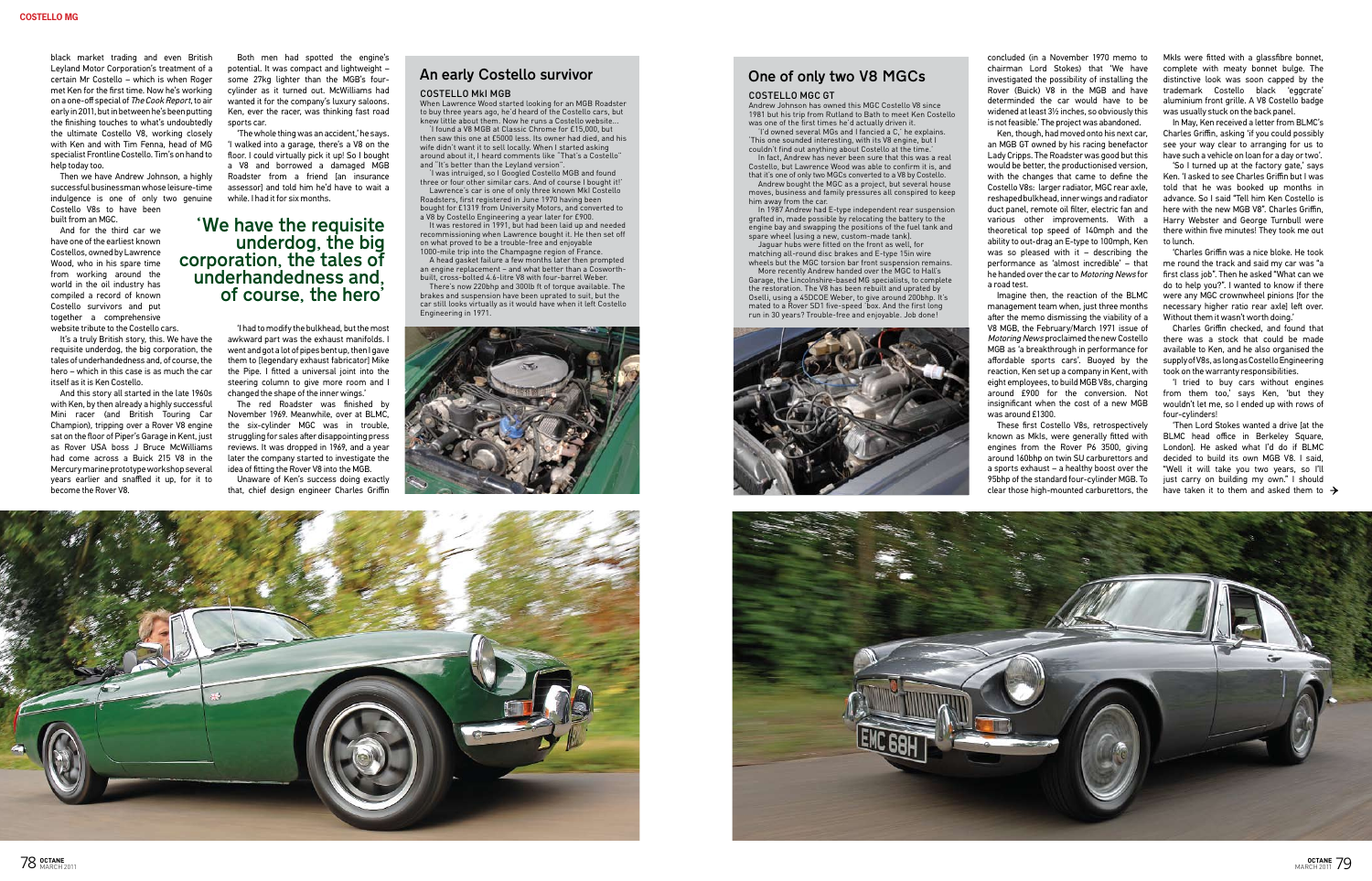give me a royalty for each one built.' He probably should have...

A few months later, a left-hand-drive MGB GT and a Rover V8 engine were delivered to Costello Engineering, with a request to build a Costello V8 for BLMC's Special Tuning department in Abingdon. Ken turned it round in two weeks; the BLMC engineers must have been impressed, because the factory's own MGB GT V8 was launched in August 1973...

'Once they knew it could be done it was easy for them,' points out Ken. 'And once it was done, everyone said they'd done it.'

BLMC clearly felt that the MGB was only just up to handling the power and torque of the V8, because it stuck to the 137bhp low-compression Range Rover specification V8, and did without a Roadster-based equivalent; countless highpower conversions since have proved that wrong.

With more power and the option of V8 conversions to Roadsters, Ken's cars soldiered on, and he was even cheeky enough to take out a 'beware of imitations' advertisement (the only advert he ever placed). Continual improvements had been made, the most outwardly significant of which was the option of sticking with the more subtle-looking standard bonnet, made possible by new inlet manifold options; a lower-profile manifold for the twin SUs, and a neat conversion that allowed for a rear-facing Weber 40DCOE sidedraught carb for extra power (this was the

Costello MkII, available from late 1972).

All very well. But at £2294 BL V8s were cheaper (the Costellos were around £500 more by this point), because the factory had been able to make simple changes – to the shape of the bulkhead pressings for example – that made the fitment of the V8 much simpler than the labour-intensive process that Ken and his crew had to go through. And then BLMC cut off the supply of engines...

'The dealers were told not to sell engines to me,' says Ken, and although it might not have been that blatant, there really was a directive sent to all dealers not to supply new V8 engines without receiving an old V8 in exchange. But the enterprising Ken Costello wasn't going to be beaten that easily.

'There were lots of US compacts [such as the Buick Skylark and Oldsmobile Cutlass] in Belgium, so I sent a truck over and brought back 40-odd V8s from scrapyards. I rebuilt them with Rover parts – I never had a problem with the V8, I could re-ring them, fit new bearings and tappets and they'd easily do another 100,000 miles.'

Sadly, though, this was one battle that Ken wasn't going to win. Even though it was widely acknowldged by the motoring press at the time that Costello V8s were better than the factory cars, what chance was there against the might of BLMC? By 1974 the V8 conversion days were over, after around 225 – about 20% of them Roadsters – had been built.



The world knows him for the V8 conversions. But there's much, much more to Ken Costello.

Meanwhile Ken's products were actually going up in quality; over the following years he developed fuel injection conversions, disc brake upgrades,  $\rightarrow$ 

As an automotive engineering graduate from London Polytechnic, Ken started work at the Motor Industry Research Department in Middlesex, and soon started to dabble in motor racing. In 1959 a friend offered him the chance to race his new Mini, on the condition Ken undertook the tuning work on it. He won first time out, setting a new lap record at Castle Combe in the process, and continued to win around the UK's circuits.

When, in 1962, he diced with a Jaguar Mk2 on the M1 motorway, he found that the Mk2 owner worked for Cripps Brothers Leyland dealership, owned by Lady Peggy Cripps – and Ken ended up running her 'Special Tuning Division', and driving her Mini Cooper S. He won the 1967 British Saloon Car Championship, and moved into Formula 3, driving a Brabham BT19 and racing with the likes of Jackie Stewart. You'll spot the Brabham in the movie Grand Prix, with Ken driving.

It's been a long, difficult journey to acheive the ultimate Costello, via two bodyshells (the first disappeared for a while when an MG dealer went bust). But the result is a



Ken gave up racing for the sake of his daughter, but his adventures weren't over; in 1978 he got his pilot's licence and found that he could buy light aircraft from dealers in the USA, fly them across the Atlantic and sell them for profit in the UK. So, Ken Costello, MGB V8 builder... and racer, engineer,

pilot and entrepreneur. Not bad.

The factory, meanwhile, continued to produce the MGB GT V8 until 1976, when it was dropped after disappointing sales, a victim of the fuel crisis.

'That wasn't the case!' exclaims Ken. 'Half the problem was that they [BLMC] were Triumph people, and the Triumph Stag was in competition with the MGB GT V8. Then came the fuel crisis, but think about it  $-$  at 30mph the V8 was doing 1000rpm. At 70mph it was 2400. At 100mph it was only 3400! In the States, on their roads, you'd get incredible mileage out of the V8.'

He's absolutely right, but in the UK the V8's 24mpg *did* deter potential buyers and, incredibly, BLMC had never quite got round to exporting the V8 into the USA, despite the success of the fourcylinder MGB out there. Some claimed that it hadn't been possible to supply the required number of MGB GT V8s for US crash-testing, but in fact it turns out that the US Department of Transport did Type Certify the model. We return then to the MG versus Triumph rivalry, and BLMC's desire to sell the TR7 and the Stag overseas.

It will always feel as though the factory killed the V8 prematurely, compared with the drawn-out life of the four-cylinder MGB at least, and in doing so lost one of the best sports cars it had ever built. But MG enthusiasts around the world weren't going to give up that easily, building their own MGB V8s or commissioning professionals to build them. Some were good, some were bad; a handful were wrongly passed off as Costellos, while Ken himself also helped the market along by producing Costello-branded conversion parts. And then, of course, the fake Costellos and the cars that had been badly built using Costello components gave Ken's company a bad name.

This is Roger Cook's second Costello MGB, and there's no doubt it's the most highly developed of all the Costellos. 'I decided to build the ultimate Costello in tribute to Ken,'

says Roger. 'If there's a good bit out there, I've got it on my car!' Built by Ken in 1990 on a 1971 shell, and continually developed ever since, Roger's 'good bits' include a Wildcat 5.0-litre V8 with an Emerald ECU and eight-port fuel injection mated to a Helix clutch, JE bellhousing, five-speed T5 gearbox and Quaife limited-slip differential.

The suspension is all Costello, with alloy front wishbones, uprated anti-roll bar, Pro-Tech telescopic dampers, five-link, coil sprung rear end and four-piston calipers with 305mm vented front discs and a Costello rear disc conversion.

Bodywork looks near-standard, though the arches have been tweaked to accommodate 195/60 front and 215/60 rear Bridgestone tyres on the 15in Revolution centre-lock wheels. The ducted front valance is a Costello item, while the MG RV8 bonnet and dashboard came from British Motor Heritage.



## The ultimate Costello V8

#### COSTELLO MkIII MGB GT

## Ken Costello: more than just MGs

**Left** Roger Cook's MkIII has a 5.0-litre V8, with the full approval of (and design help from) Ken Costello.